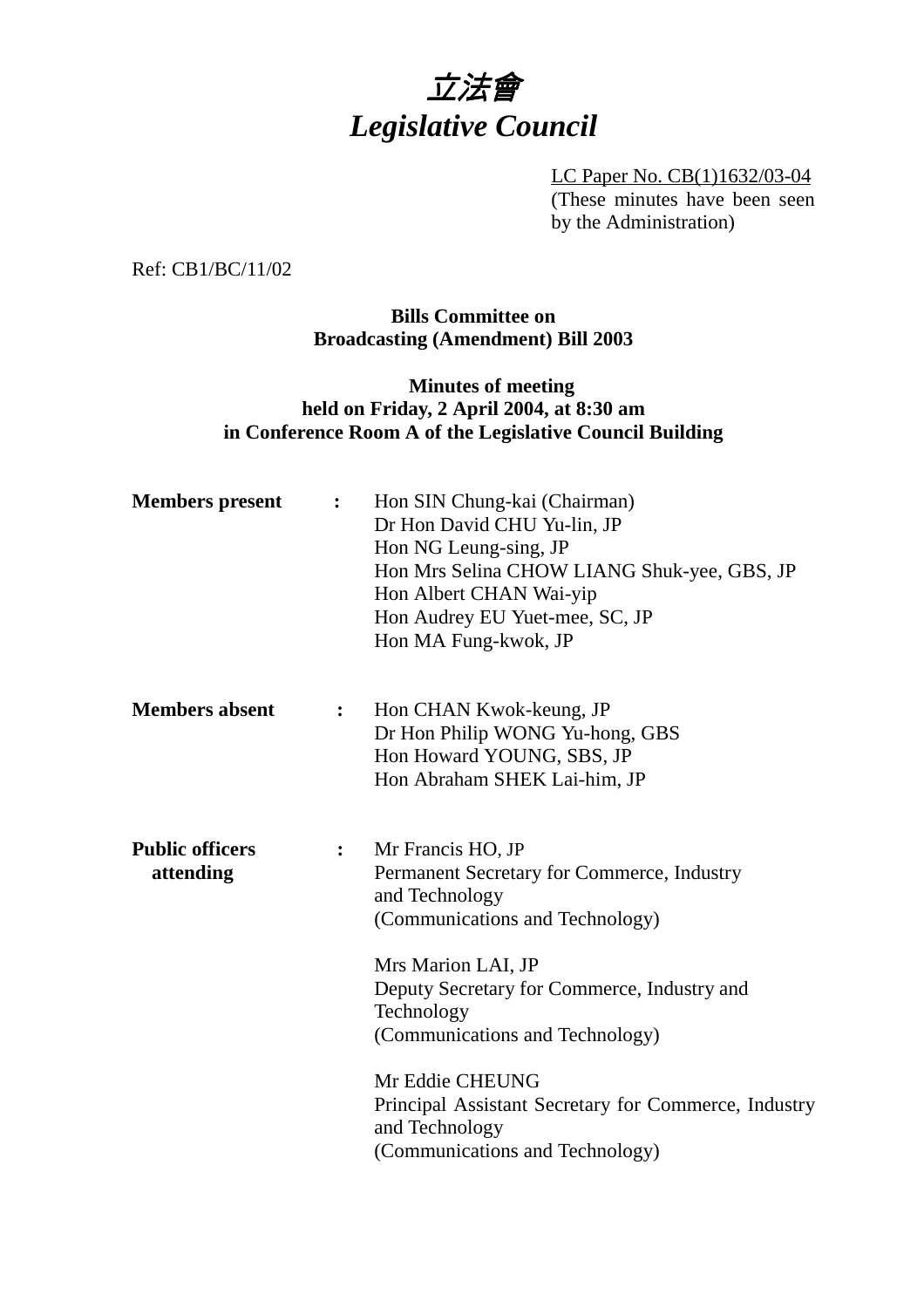|                                             | Mr Danny LAU<br>Assistant Director of Telecommunications<br>(Operations), Office of the Telecommunications<br>Authority<br>Mr Allen LAI<br><b>Senior Government Counsel</b> |  |
|---------------------------------------------|-----------------------------------------------------------------------------------------------------------------------------------------------------------------------------|--|
| <b>Clerk in attendance :</b>                | Miss Polly YEUNG<br>Chief Council Secretary (1)3                                                                                                                            |  |
| <b>Staff in attendance : Ms Connie FUNG</b> | <b>Assistant Legal Adviser 3</b>                                                                                                                                            |  |
|                                             | Ms Debbie YAU<br>Senior Council Secretary (1)1                                                                                                                              |  |

## Action

 $\overline{a}$ 

| I            | <b>Confirmation of minutes and matters arising</b>            |                                                                                                   |  |  |  |
|--------------|---------------------------------------------------------------|---------------------------------------------------------------------------------------------------|--|--|--|
|              | LC Paper No. CB(1)1312/03-04                                  | - Minutes of eighth meeting<br>on<br>1 March 2004                                                 |  |  |  |
|              | The minutes of eighth meeting on 1 March 2004 were confirmed. |                                                                                                   |  |  |  |
| $\mathbf{I}$ | <b>Meeting with the Administration</b>                        |                                                                                                   |  |  |  |
|              | LC Paper No. $CB(1)1411/03-04(01)$                            | - Administration's response to the<br>issues raised at the meeting on 1<br>March 2004             |  |  |  |
|              | LC Paper No. $CB(1)1164/03-04(01)$                            | - Marked-up copy of the Committee<br>Stage Amendments proposed by<br>Hon MA Fung-kwok to the Bill |  |  |  |
|              | LC Paper No. $CB(1)1137/03-04(01)$                            | - Committee<br>Stage Amendments<br>proposed by Hon MA Fung-kwok<br>to the Bill                    |  |  |  |
|              | LC Paper No. $CB(1)895/03-04(02)$                             | - Committee<br>Stage Amendments<br>proposed by the Administration.                                |  |  |  |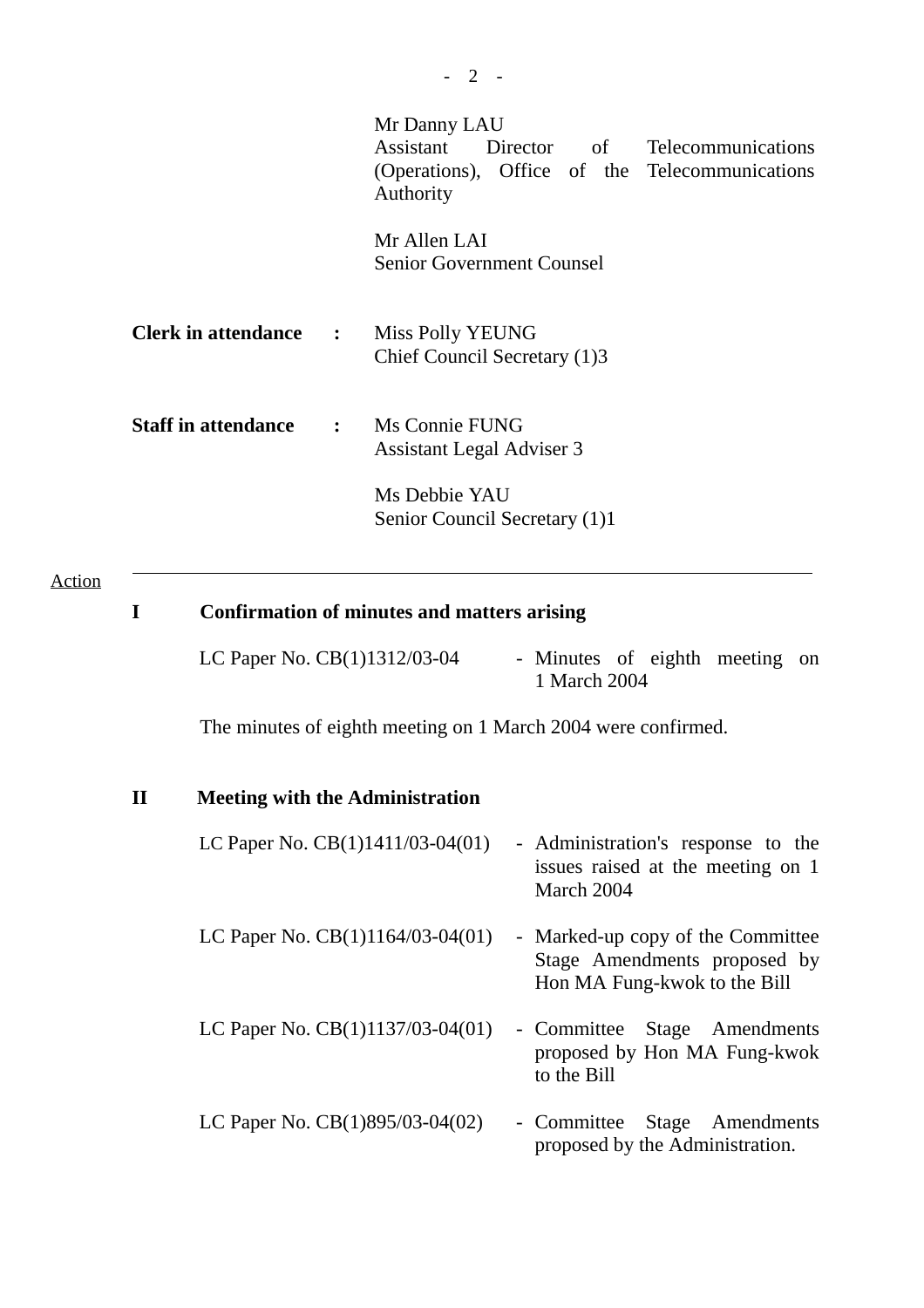| LC Paper No. CB(1)908/03-04(01) | - Marked-up copy of the Committee  |
|---------------------------------|------------------------------------|
|                                 | Stage Amendments proposed by       |
|                                 | the Administration (as at 28       |
|                                 | January 2004) to the Bill prepared |
|                                 | by the Legal Service Division      |
|                                 |                                    |

LC Paper No. CB(3)602/02-03 The Bill

2. The Bills Committee deliberated (Index of proceedings attached at Appendix).

3. Members noted the letter from Hong Kong Broadband Network Ltd (HKBN) addressed to individual members of the Bills Committee on its observation on measures against unauthorized reception of subscription TV programme services.

(*Post-meeting note:* HKBN has requested that the letter is not to be made available to the public and media. As such, HKBN understands that the letter, which is not to be regarded as an open submission to the Bills Committee, will not be included in the "Organizations which have submitted views to the Bills Committee on the Broadcasting (Amendment) Bill 2003" to be appended to the Bills Committee's report to the House Committee. Members have been informed of the above vide LC Paper No CB(1)1463/03-04.)

### Defence clauses

4. In response to members' concern raised at the last meeting on the need to notify and consult employees on the proposed criminal liability imposed on and the defence available to employees in respect of decoder-related offences under the Bill, the Administration had advised that the proposed defence clauses in the Bill were modeled on relevant provisions in existing legislation. The Administration considered that the defence clauses were reasonable, appropriate and balanced for both the employer and employee. Members raised no further queries.

#### Members' stance

5. Mr Albert CHAN was of the view that given the profound implications of the proposed criminal sanction against domestic/private pirated viewing of subscription television programmes, it was not appropriate to support Mr MA's proposed Committee Stage Amendments (CSAs) at this stage.

6. On behalf of Members of the Liberal Party, Mrs Selina CHOW stated that at the present stage, they were not inclined to support Mr MA's proposed CSAs on account of enforcement difficulties and the possible interference which might be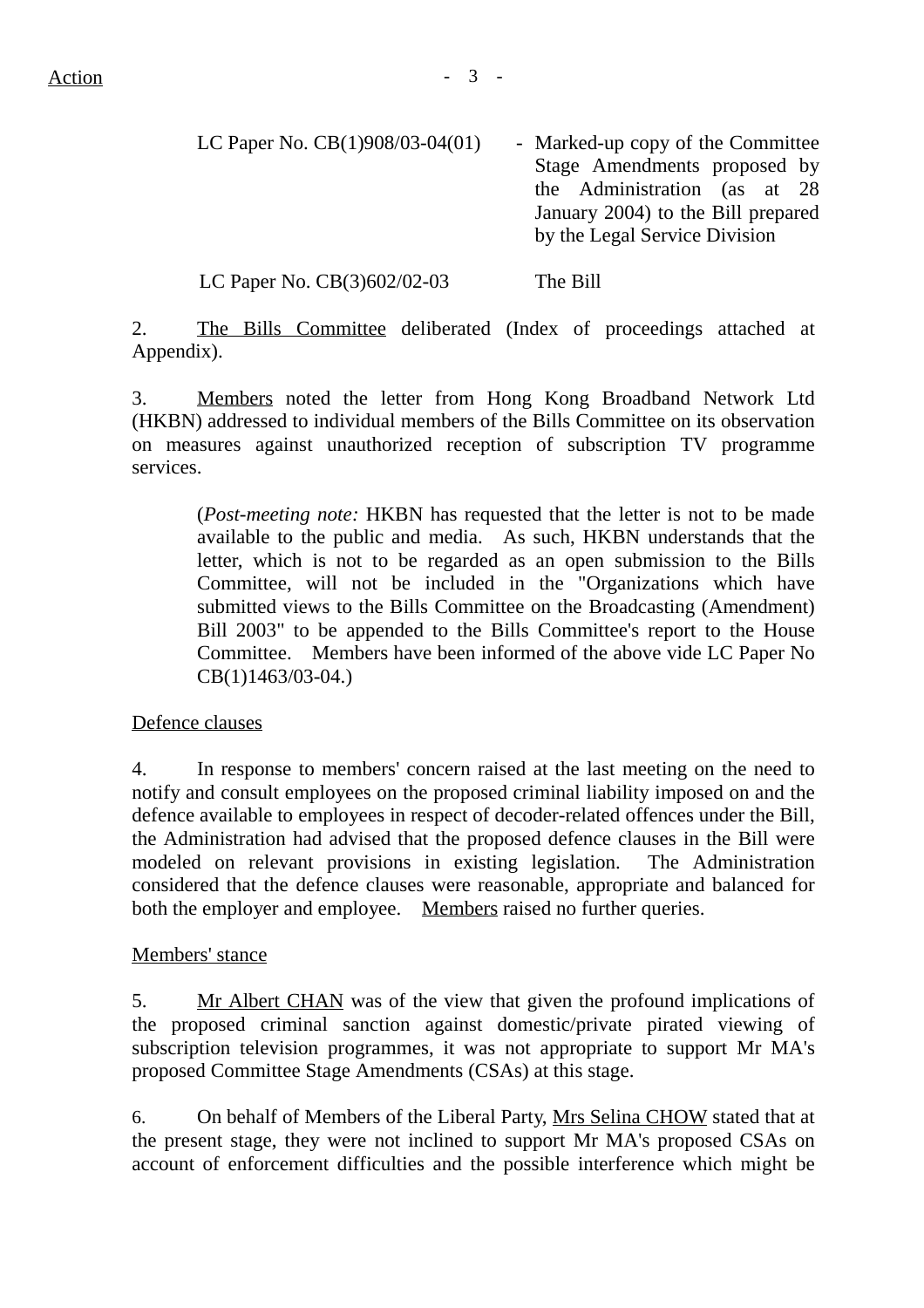caused to the general public. Nevertheless, Mrs Selina CHOW cast serious doubt on the efficacy of the current enforcement actions and urged the Administration to step up enforcement, particularly at points of sale of unauthorized decoders. As such, she urged the Administration to review the situation in a year's time having regard to the effectiveness of digitization, the new statutory provisions and other enforcement measures.

7. The Chairman stated that Members of the Democratic Party did not support Mr MA's proposed CSAs at this stage, but they would monitor the problem of domestic/private pirated viewing and support criminalization should future circumstances so warrant. He suggested that the Administration should evaluate the extent of the problem in about 18 months' time after the enactment of the Bill. In expressing his disappointment at current enforcement efforts, the Chairman had specifically requested the Administration to consider reviewing the lenient sentences imposed by courts in respect of decoder-related offences and to take appropriate actions so as to achieve greater deterrence against offenders.

8. Mr MA Fung-kwok was disappointed to note that members were not supportive of his proposed CSAs at this stage. He said that this might be due to members' concern about the reaction of their voters to the criminalization of domestic/private pirated viewing of pay TV programmes, particularly as the next Legislative Council election was drawing near. Mrs Selina CHOW requested to put on record her objection to Mr MA's remark. She pointed out that members had explained their reasons for not supporting the proposed CSAs which had nothing to do with political consideration.

Issues which required follow-up actions/consideration by the Administration

9. The Administration undertook to review the effectiveness or otherwise of digitization, the implementation of the new provisions and enforcement actions one year after the commencement of the Bill, if enacted. The Administration was also requested to consider reviewing the levels of penalty imposed by courts and take any follow-up action as appropriate. The Secretary for Commerce, Industry and Technology would give an undertaking on the Administration's follow-up action in his speech during the resumption of the Second Reading debate on the Bill.

(*Post-meeting note:* The Administration agrees to report the outcome of the review to the Panel on Information Technology and Broadcasting for its consideration on the way forward in dealing with the problem of domestic/private pireated viewing of pay television programme services.)

### Way forward

10. Mr MA Fung-kwok informed members that he would propose to move CSAs to the Bill in his own capacity. However, he might vary the format of presenting his proposed CSAs after further consultation with the Secretariat.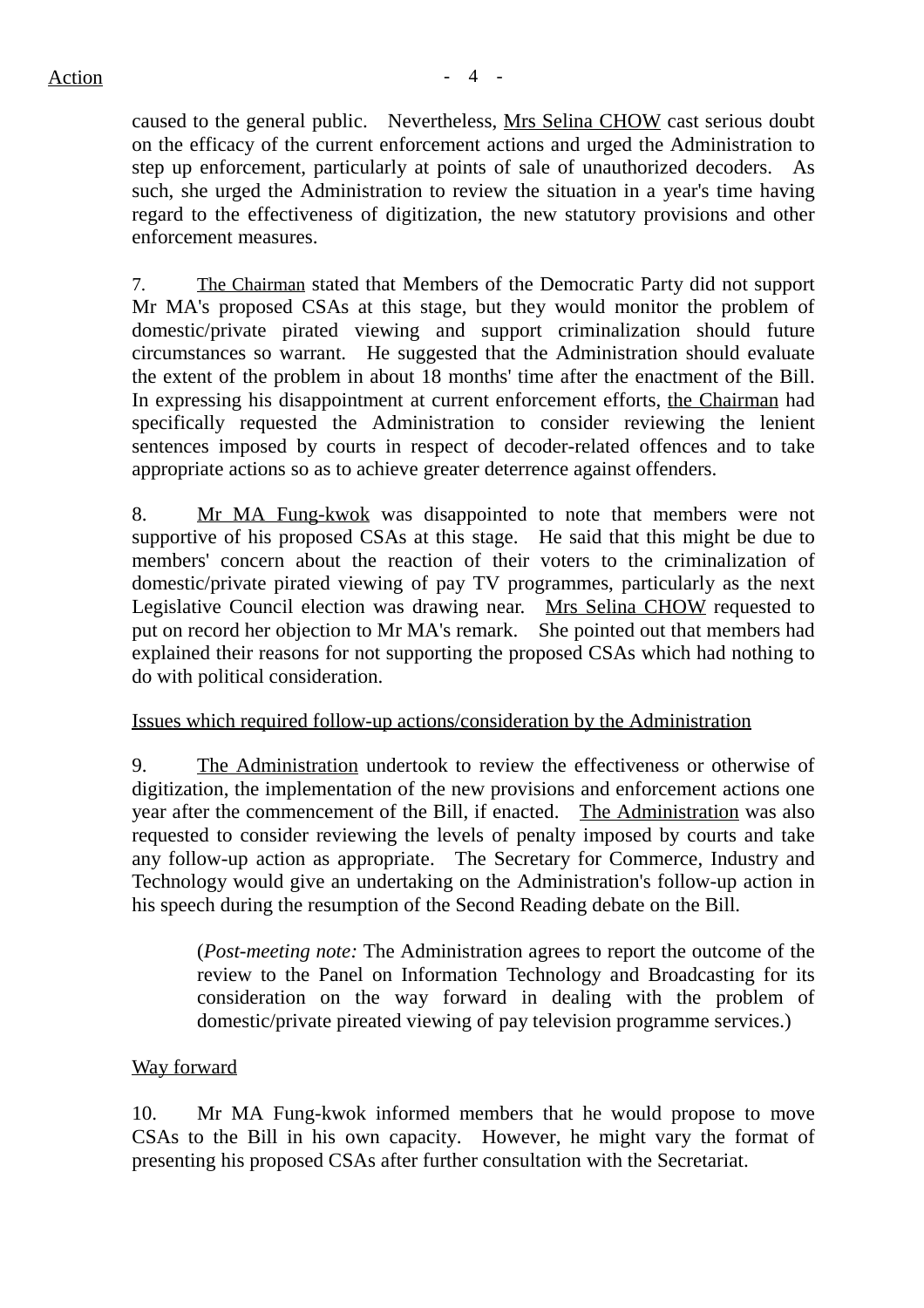11. As the Bills Committee had concluded its deliberation, members agreed that the Bills Committee would report to the House Committee on 16 April 2004. The Administration said that it would confirm whether it would resume Second Reading debate on the Bill on 28 April 2004. Members noted that the deadline for giving notice to move CSAs under Rule 57(2) of Rules of Procedures was 19 April 2004.

(*Post-meeting note:* The Administration subsequently advised that it intended to resume Second Reading debate on the Bill on 5 May 2004. As such, the deadline for giving notice to move CSAs was 24 April 2004. Members have been notified of the change vide LC Paper No. CB(1)1459/03-04.)

### **III Any other business**

12. There being no other business, the meeting ended at 9:25 am.

Council Business Division 1 Legislative Council Secretariat 27 April 2004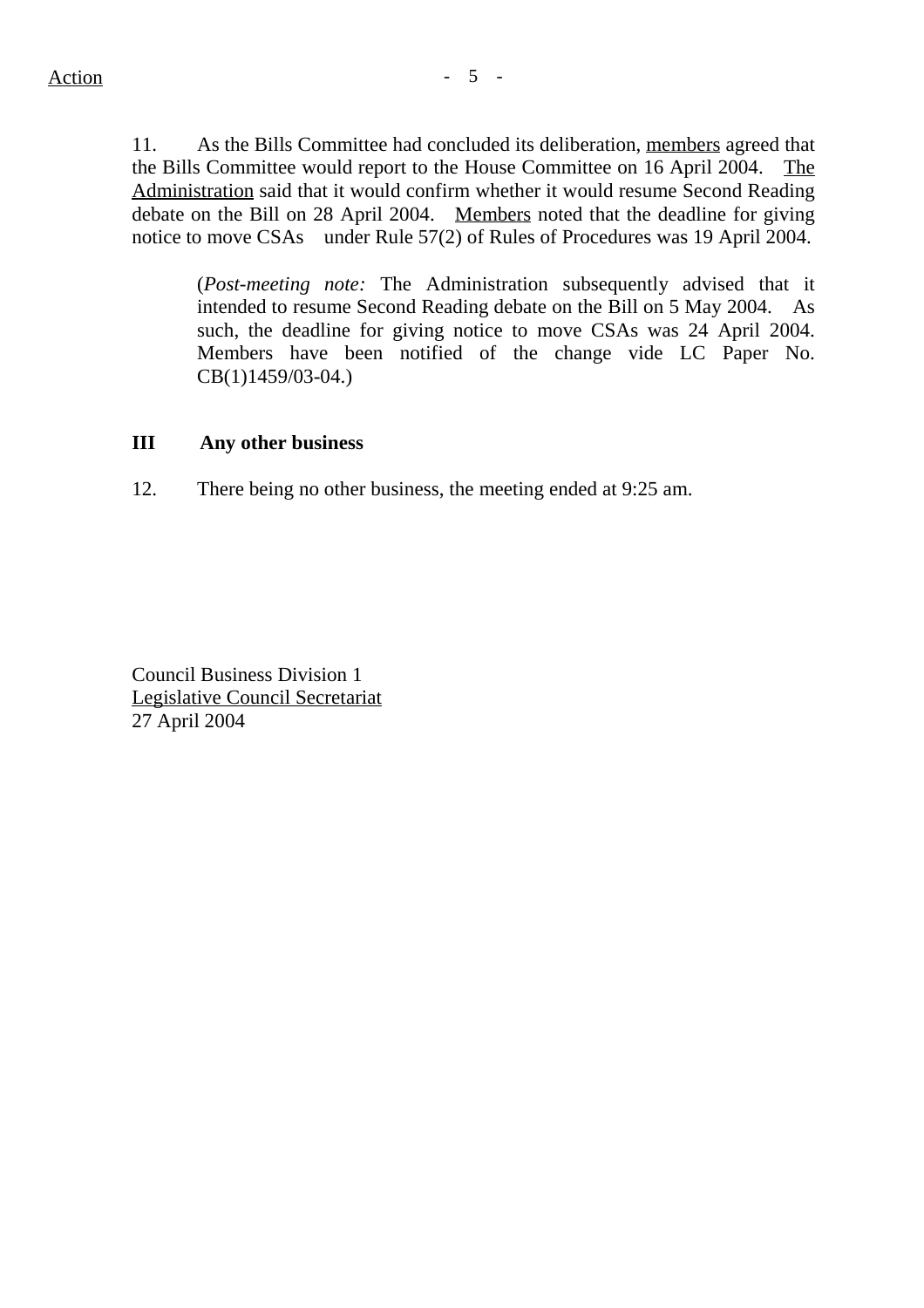### **Proceedings of the meeting of the Bills Committee on Broadcasting (Amendment) Bill 2003 on Friday, 2 April 2004, at 8:30 am in Conference Room A of the Legislative Council Building**

| <b>Time</b><br><b>Marker</b> | <b>Speaker</b>                                                   | Subject(s)                                                                                                                                                                                                                                                                                                                                                                                                                                                                                                                                                                                                                                                                                                                                                                                                                                                                                                                                                                                                                                      | <b>Action</b><br><b>Required</b> |
|------------------------------|------------------------------------------------------------------|-------------------------------------------------------------------------------------------------------------------------------------------------------------------------------------------------------------------------------------------------------------------------------------------------------------------------------------------------------------------------------------------------------------------------------------------------------------------------------------------------------------------------------------------------------------------------------------------------------------------------------------------------------------------------------------------------------------------------------------------------------------------------------------------------------------------------------------------------------------------------------------------------------------------------------------------------------------------------------------------------------------------------------------------------|----------------------------------|
| 000001-<br>000059            | Chairman                                                         | Introductory remark and<br>confirmation<br>of<br>minutes of meeting on 1 March 2004                                                                                                                                                                                                                                                                                                                                                                                                                                                                                                                                                                                                                                                                                                                                                                                                                                                                                                                                                             |                                  |
| 000100-<br>000413            | Chairman<br>Administration                                       | The Administration introduced its response to<br>the issues raised at the meeting on 1 March<br>2004 (LC Paper No CB(1)1411/03-04(01)).                                                                                                                                                                                                                                                                                                                                                                                                                                                                                                                                                                                                                                                                                                                                                                                                                                                                                                         |                                  |
| 000414-<br>000507            | Chairman                                                         | The letter of Hong Kong Broadband Network<br>Ltd (HKBN) addressed to individual members<br>of the Bills Committee on its observation on<br>measures against unauthorized reception of<br>subscription TV services.                                                                                                                                                                                                                                                                                                                                                                                                                                                                                                                                                                                                                                                                                                                                                                                                                              |                                  |
| 000508-<br>003100            | Mr MA Fung-kwok<br>Chairman<br>Administration<br>Mrs Selina CHOW | MA<br>Fung-kwok's<br>Mr<br>for<br>(a)<br>support<br>criminalizing<br>domestic/private<br>pirated<br>viewing of pay TV programmes to<br>safeguard intellectual property rights and to<br>enhance the development of creative<br>industries in Hong Kong.<br>Mr MA would move Committee Stage<br>(b)<br>Amendments (CSAs) to the Bill in his own<br>capacity if the Bills Committee would not<br>support and move the proposed CSAs in<br>the Committee's name.<br>(c) Whether digitization could contain the<br>problem of pirated viewing of pay TV<br>programmes.<br>Efficacy of enforcement actions against the<br>(d)<br>supply and sale of unauthorized decoders at<br>blackspots such as Apliu Street.<br>(e) Operators' responsibility to improve their<br>encryption technology from time to time.<br>Feasibility of disconnecting the drop cables<br>(f)<br>from households not subscribing to pay TV<br>programme services.<br>The requirement on Hong Kong Cable<br>(g)<br>Television<br>Limited<br>regarding<br>service<br>coverage. |                                  |
| 003101-<br>003733            | Mrs Selina CHOW<br>Administration                                | difficulties<br>(a)<br>Enforcement<br>arising<br>from<br>criminalization of domestic/private pirated<br>viewing of pay TV programmes.<br>The need to step up enforcement against<br>(b)                                                                                                                                                                                                                                                                                                                                                                                                                                                                                                                                                                                                                                                                                                                                                                                                                                                         |                                  |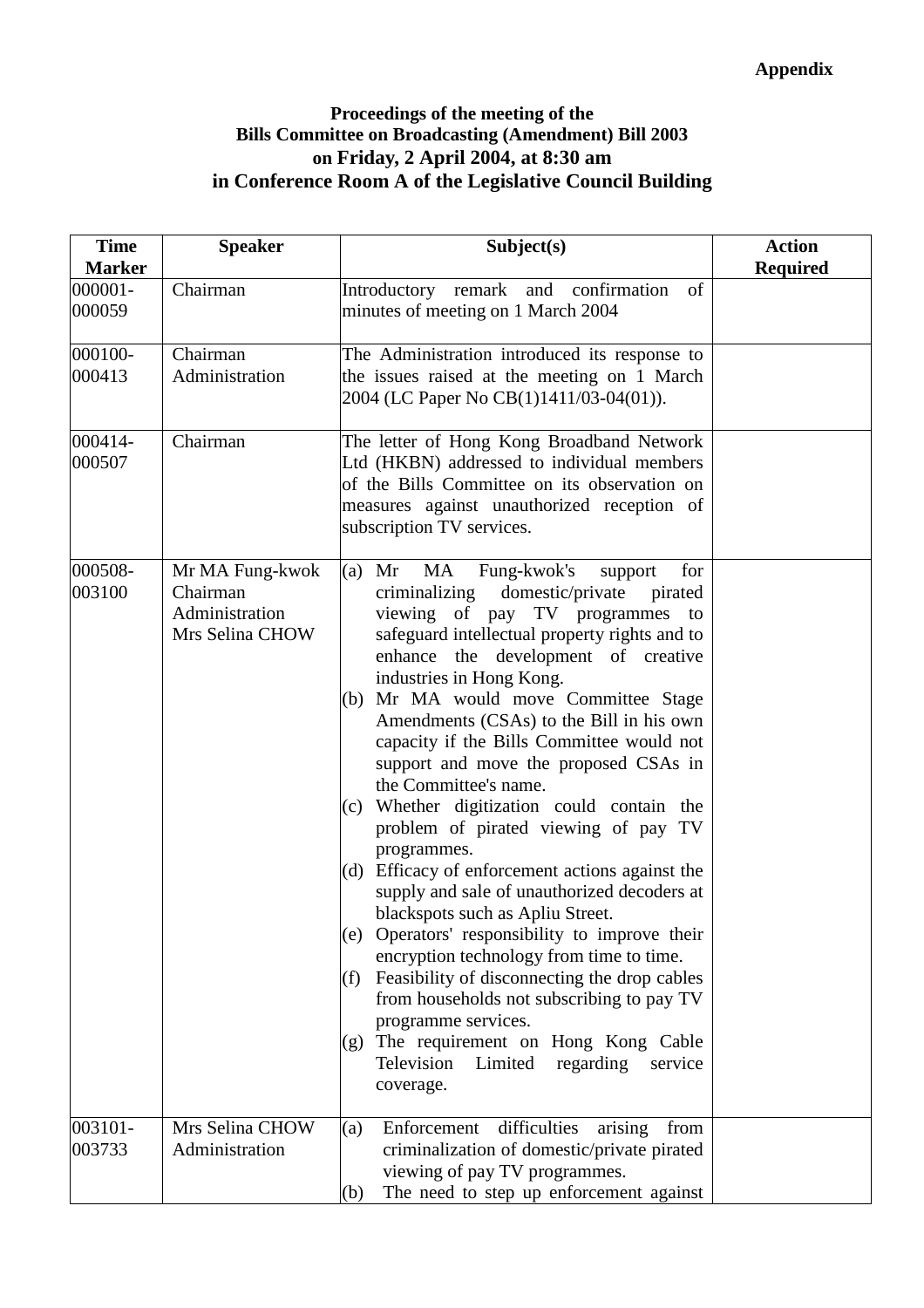| <b>Time</b><br><b>Marker</b> | <b>Speaker</b>                                | Subject(s)                                                                                                                                                                                                                                                                                                                                                                                                                                                                                                                                        | <b>Action</b><br><b>Required</b> |
|------------------------------|-----------------------------------------------|---------------------------------------------------------------------------------------------------------------------------------------------------------------------------------------------------------------------------------------------------------------------------------------------------------------------------------------------------------------------------------------------------------------------------------------------------------------------------------------------------------------------------------------------------|----------------------------------|
|                              |                                               | the supply/sale of unauthorized decoders.<br>Overseas practice<br>in<br>dealing<br>(c)<br>with<br>domestic/private pirated viewing of pay<br>TV programmes.                                                                                                                                                                                                                                                                                                                                                                                       |                                  |
| 003734-<br>003959            | Mr Albert CHAN                                | Given the profound implications of the proposed<br>sanction<br>against<br>domestic/private<br>criminal<br>pirated viewing of pay TV programmes, Mr<br>Albert CHAN did not consider it appropriate to<br>support Mr MA Fung-kwok's proposed CSAs at<br>this stage.                                                                                                                                                                                                                                                                                 |                                  |
| 004000-<br>004240            | Chairman                                      | (a) Members of the Democratic Party did not<br>support Mr MA Fung-kwok's proposed CSAs<br>at this stage, but they would monitor the<br>problem of domestic/private pirated viewing<br>and support criminalization should future<br>circumstances so warranted.<br>(b) The Administration should review the lenient<br>sentences imposed by courts in respect of<br>decoder-related offences and take appropriate<br>actions so as to achieve greater deterrence<br>against offenders.<br>(c) The need for future reviews of the issue.            |                                  |
| 004241-<br>004451            | Mrs Selina CHOW<br>Chairman<br>Administration | (a) Members of the Liberal Party were not<br>inclined to support Mr MA Fung-kwok's<br>proposed CSAs at the present stage on<br>account of enforcement difficulties and the<br>possible interference which might be caused<br>to the general public.<br>(b) The need to review the situation in future<br>having regard to the effectiveness of<br>digitization, the new statutory provisions and<br>other enforcement measures.                                                                                                                   |                                  |
| 004452-<br>004836            | Mr MA Fung-kwok                               | Mr MA Fung-kwok's disappointment that<br>(a)<br>his proposed CSAs were not supported by<br>members<br>other<br>political<br>due<br>to<br>consideration.<br>(b) Preliminary findings of a survey recently<br>conducted by Mr MA that the majority of<br>respondents did not express objection to<br>criminalizing<br>domestic/private<br>pirated<br>viewing of pay TV programmes.<br>Mr MA considered that the Administration<br>(c)<br>had always lagged behind in enacting<br>legislation<br>safeguard<br>intellectual<br>to<br>property rights. |                                  |